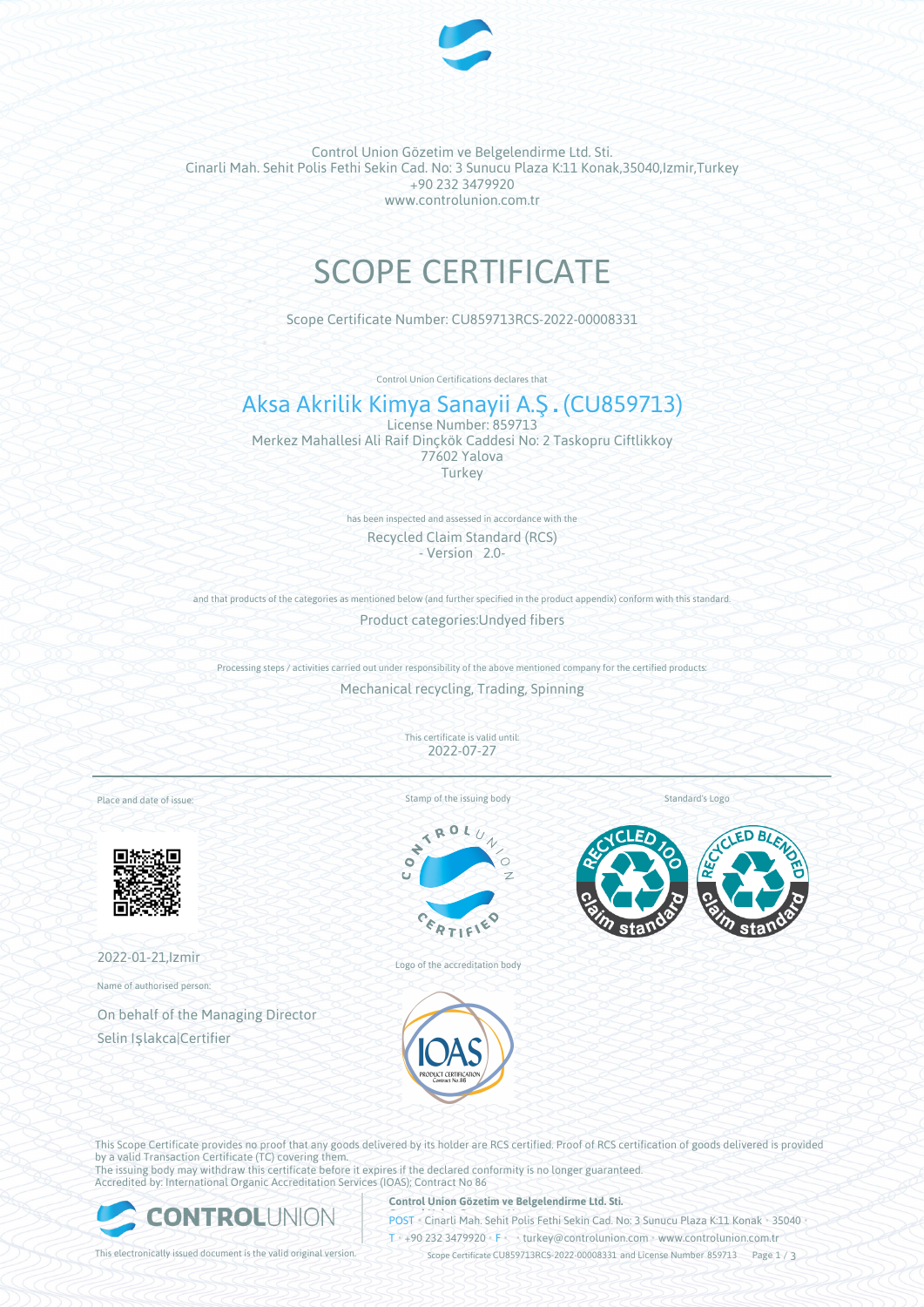

### Control Union Gözetim ve Belgelendirme Ltd. Sti. Cinarli Mah. Sehit Polis Fethi Sekin Cad. No: 3 Sunucu Plaza K:11 Konak,35040,Izmir,Turkey +90 232 3479920 www.controlunion.com.tr

**Aksa Akrilik Kimya Sanayii A.Ş.(CU859713) Recycled Claim Standard (RCS)**

## **Products Appendix to Certificate no.CU859713RCS-2022-00008331**

In specific the certificate covers the following products:

| <b>Product category</b> | <b>Product details</b> | <b>Material composition</b>                                     | Label grade<br><b>Recycled Claim</b><br>Standard 100 |  |
|-------------------------|------------------------|-----------------------------------------------------------------|------------------------------------------------------|--|
| <b>Undved fibers</b>    | <b>Staple fibers</b>   | 100.0%Recycled Pre-Consumer Acrylic                             |                                                      |  |
| <b>Undyed fibers</b>    | <b>Staple fibers</b>   | 40.0%Recycled Pre-Consumer Acrylic<br>60.0%Conventional Acrylic | <b>Recycled Claim</b><br>Standard<br>Blended         |  |
| <b>Undved fibers</b>    | Staple fibers          | 30.0%Recycled Pre-Consumer Acrylic<br>70.0%Conventional Acrylic | <b>Recycled Claim</b><br>Standard<br>Blended         |  |
| <b>Undved fibers</b>    | <b>Staple fibers</b>   | 85.0%Conventional Acrylic<br>15.0%Recycled Pre-Consumer Acrylic | <b>Recycled Claim</b><br>Standard<br>Blended         |  |

Place and date of issue:



2022-01-21,Izmir

Name of authorised person:

On behalf of the Managing Director Selin Işlakca|Certifier

Stamp of the issuing body



Logo of the accreditation body



Standard's logo